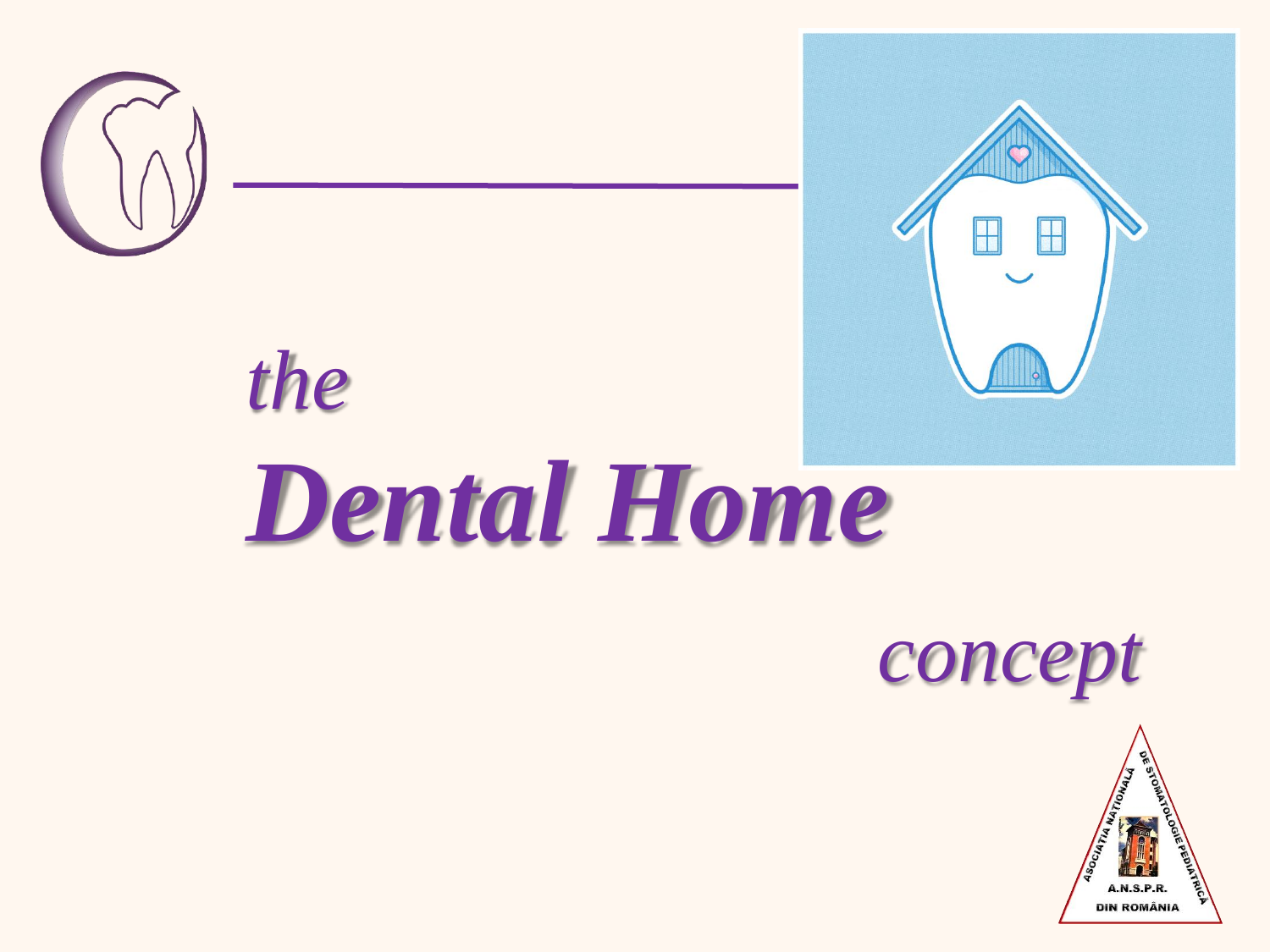Medical care of children of all ages is best managed when there is an established **relationship between a practitioner who is familiar with the child and the child's family** (American Academy of Pediatrics, 1992).



This also **applies to dental care - AND to special oral care**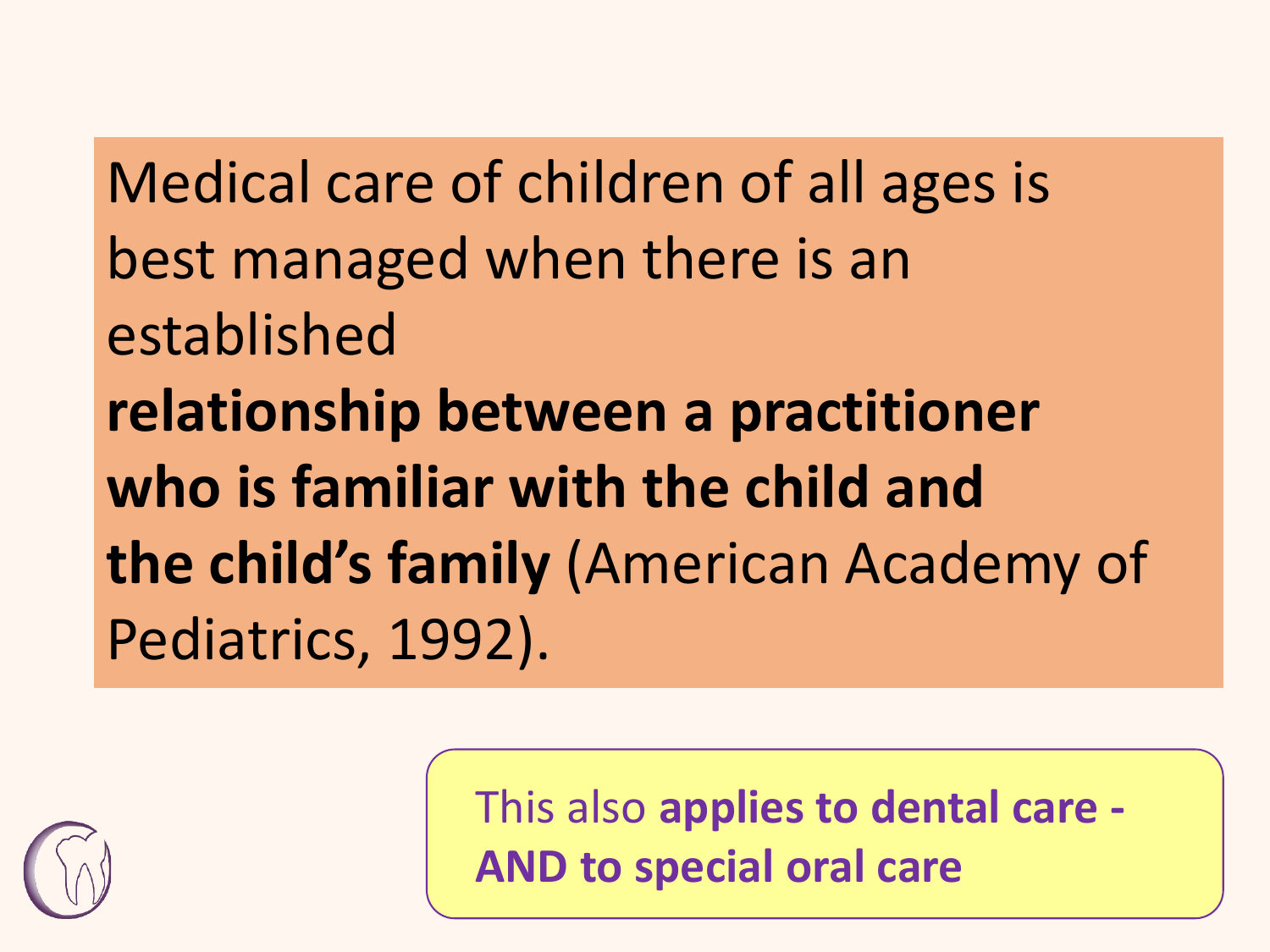Dental care is the most prevalent unmet health care need among children with special health care needs (CSHCN) (\*, \*\*). Children with greater limitations attributable to disability have significantly greater odds of unmet dental care needs (\*\*). **Children with a personal doctor or nurse are significantly less likely to have unmet dental care needs (\*).**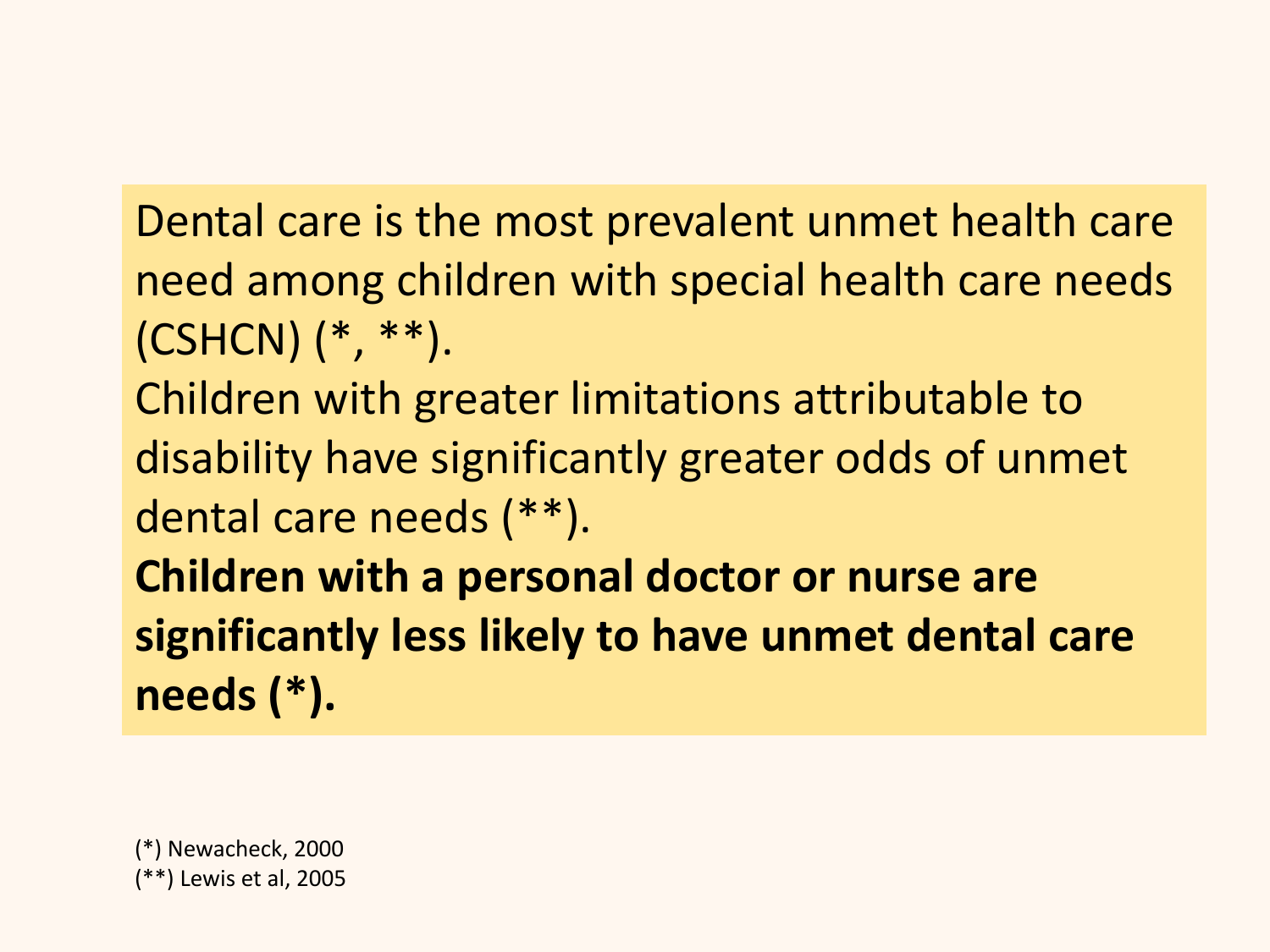

**Dental Home**

H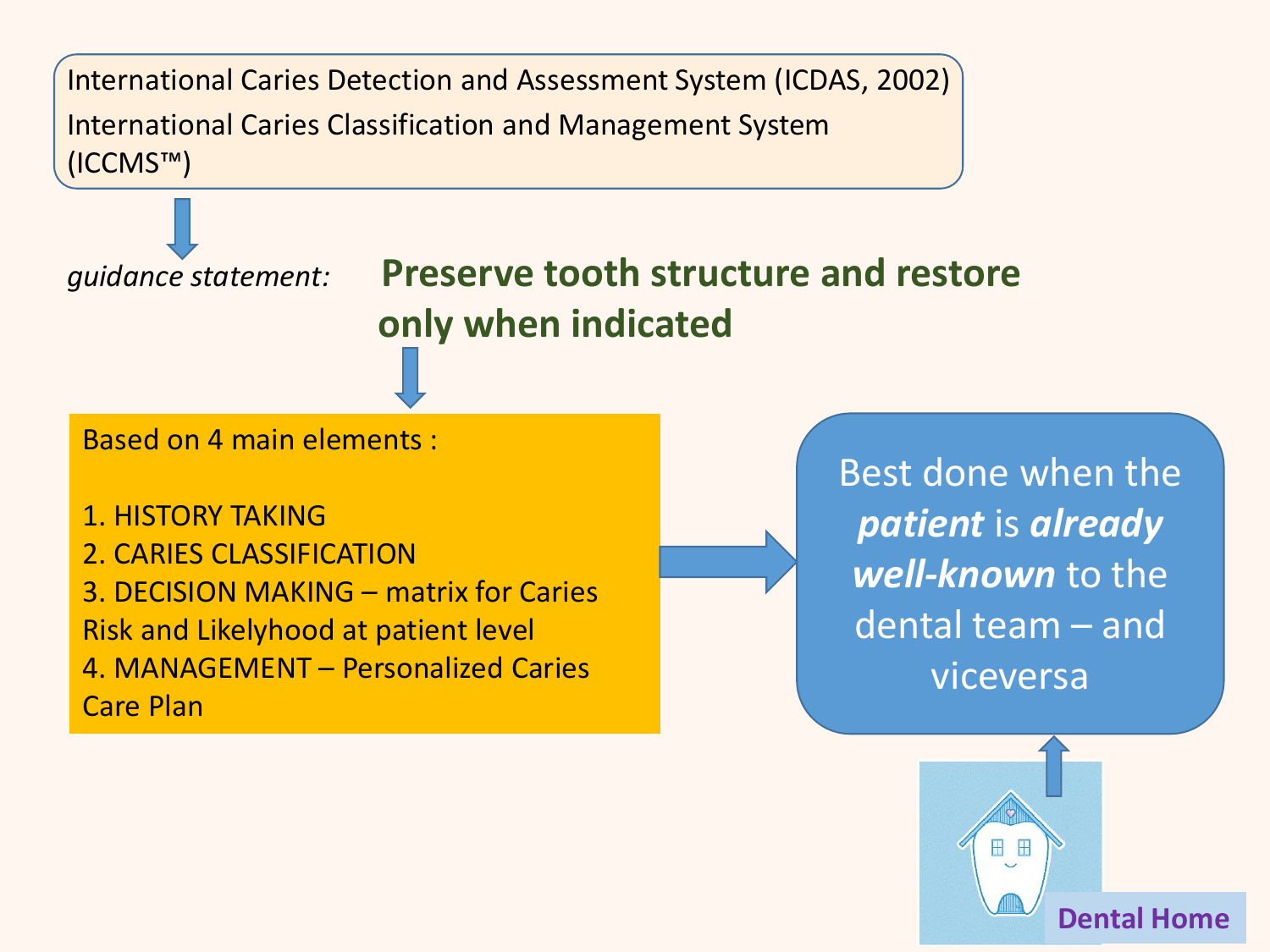#### **IDEAL CHARACTERISTICS AND PRACTICAL ADVANTAGES OF A DENTAL HOME**

as described by Nowak AJ and Casamassimo PS, JADA 2002

 $-1 -$ 



| <b>Accessible</b>      | - care provided in child's community<br>- dentist – familiar with community needs and<br>resources                                                                                                                                                |
|------------------------|---------------------------------------------------------------------------------------------------------------------------------------------------------------------------------------------------------------------------------------------------|
| <b>Family-centered</b> | - low parent & child anxiety                                                                                                                                                                                                                      |
| <b>Continuous</b>      | - same primary care providers from infancy<br>through adolescence<br>- appropriate recall intervals<br>- coordination for complex dental care (e.g.<br>trauma)<br>- connection between dental team and medical<br>providers - interdisciplinarity |
| <b>Comprehensive</b>   | - care/advice available 24/7                                                                                                                                                                                                                      |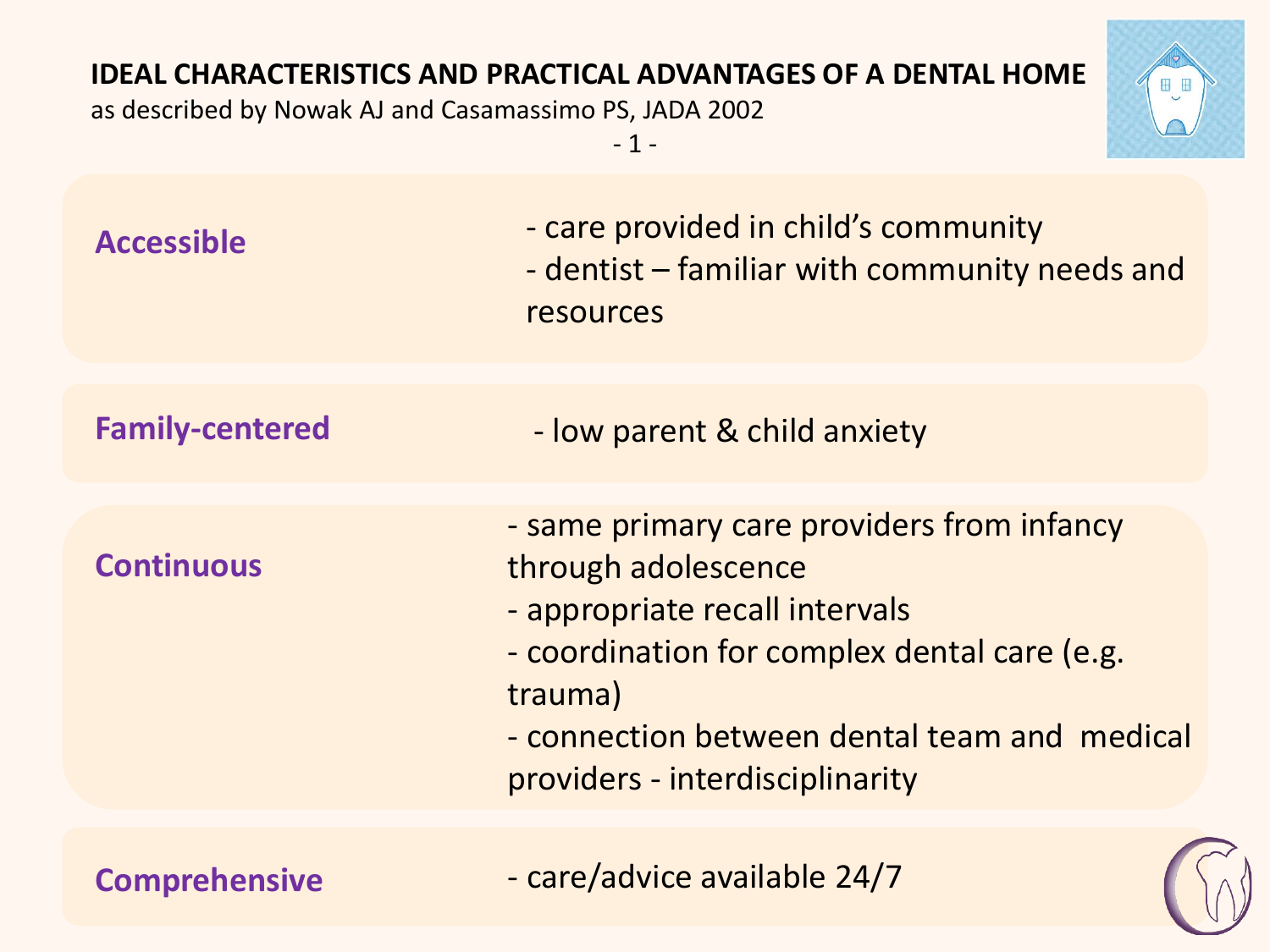#### **IDEAL CHARACTERISTICS AND PRACTICAL ADVANTAGES OF A DENTAL HOME**

as described by Nowak AJ and Casamassimo PS, JADA 2002

 $-2 -$ 



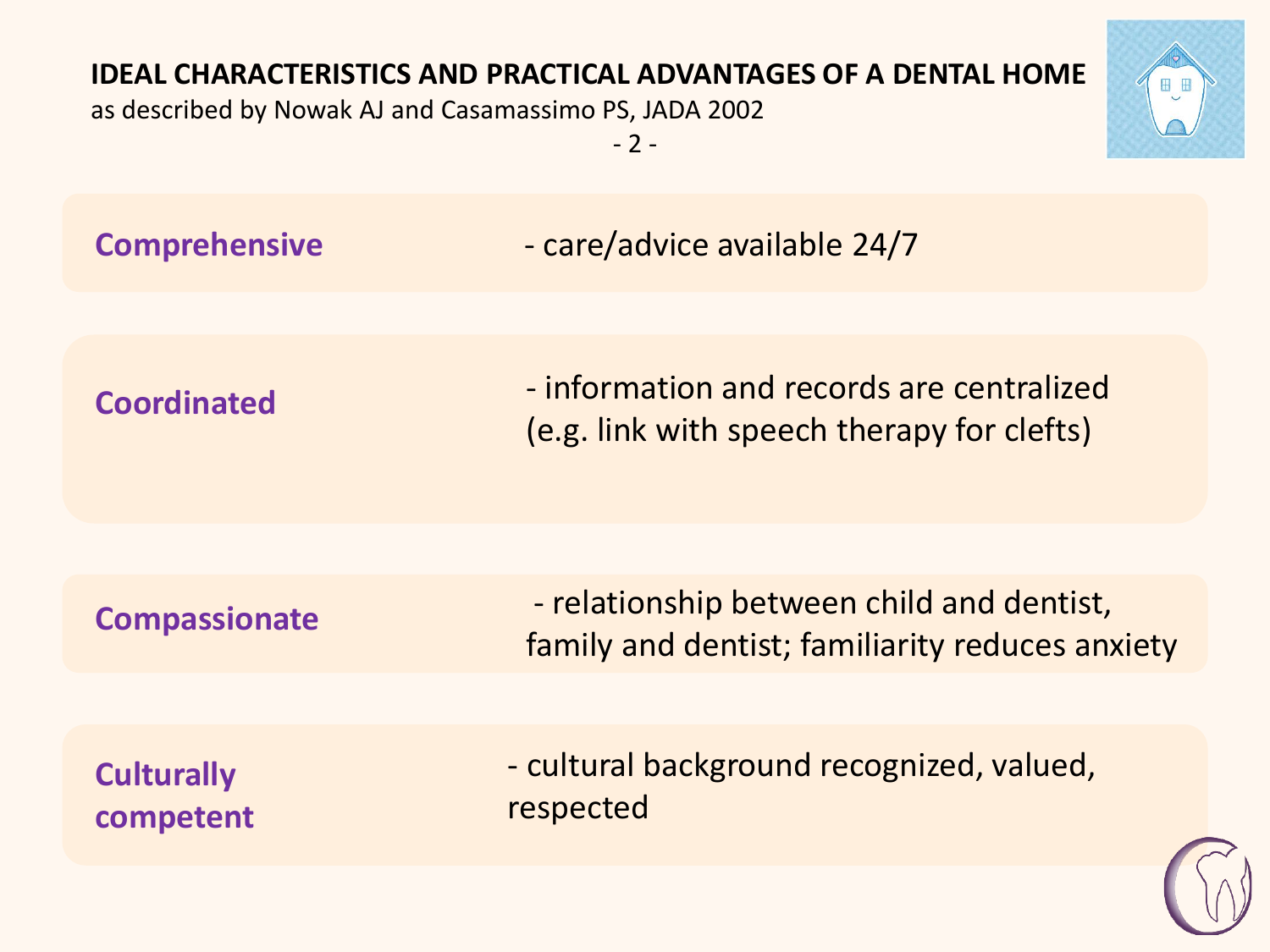

## Can Dental Home influence Caries Risk in children with Special Health Care Needs?

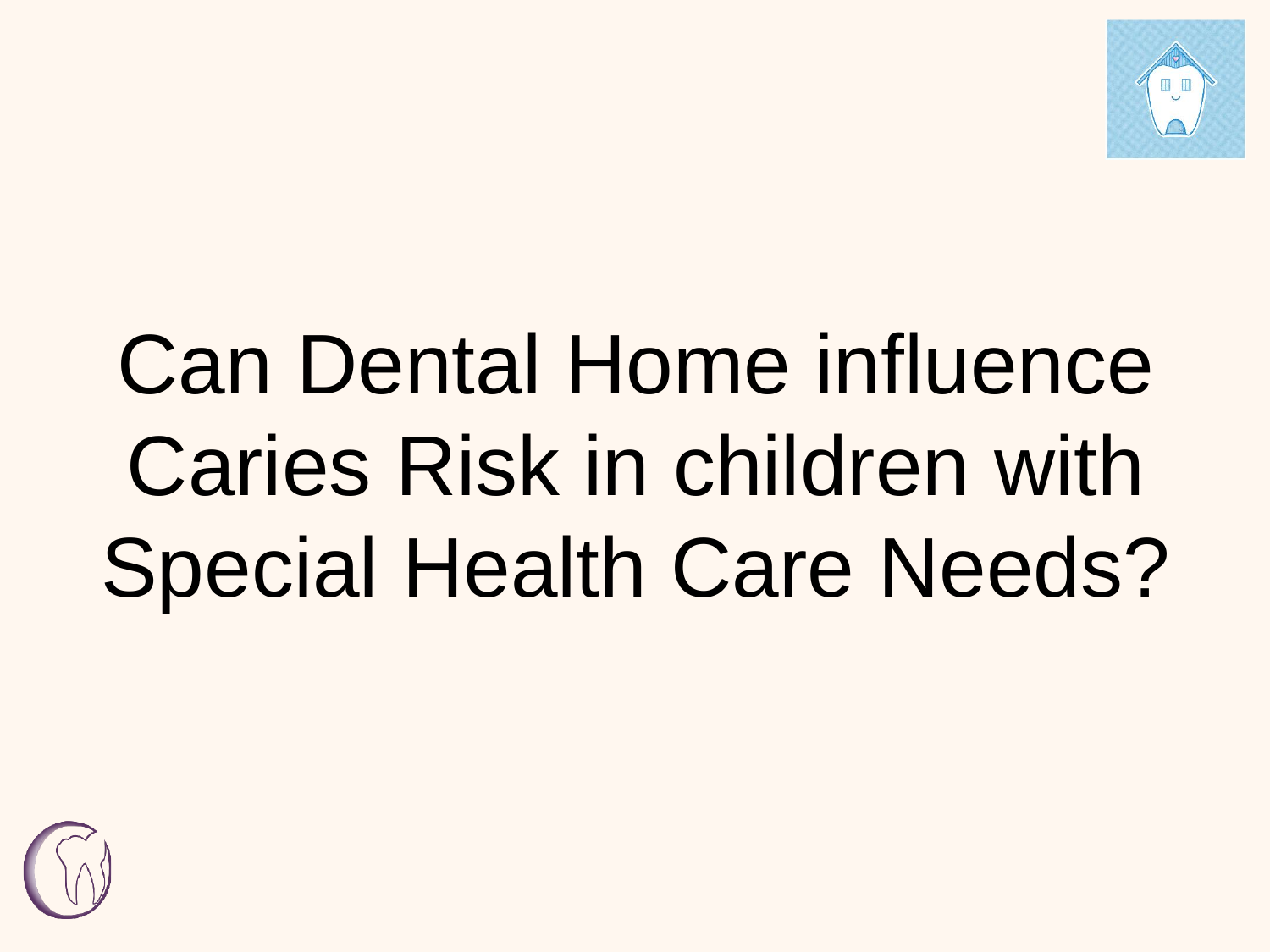**Caries Risk** can be assessed by evaluating a series of factors that may influence the child's **vulnerability to decay**. These factors can be biological, social (family background and literacy), behavioural, clinical etc.

The ratio between risk factors and protective factors, corroborated with clinical findings, gives an image of the caries risk category (low/ moderate/ high) a child fits in.

**Professional forums** like American Dental Association (ADA) and American Academy of Pediatric Dentistry (AAPD) elaborated **dedicated forms** in the attempt to make Caries Risk Assessment easier for every day practice.

*For example:*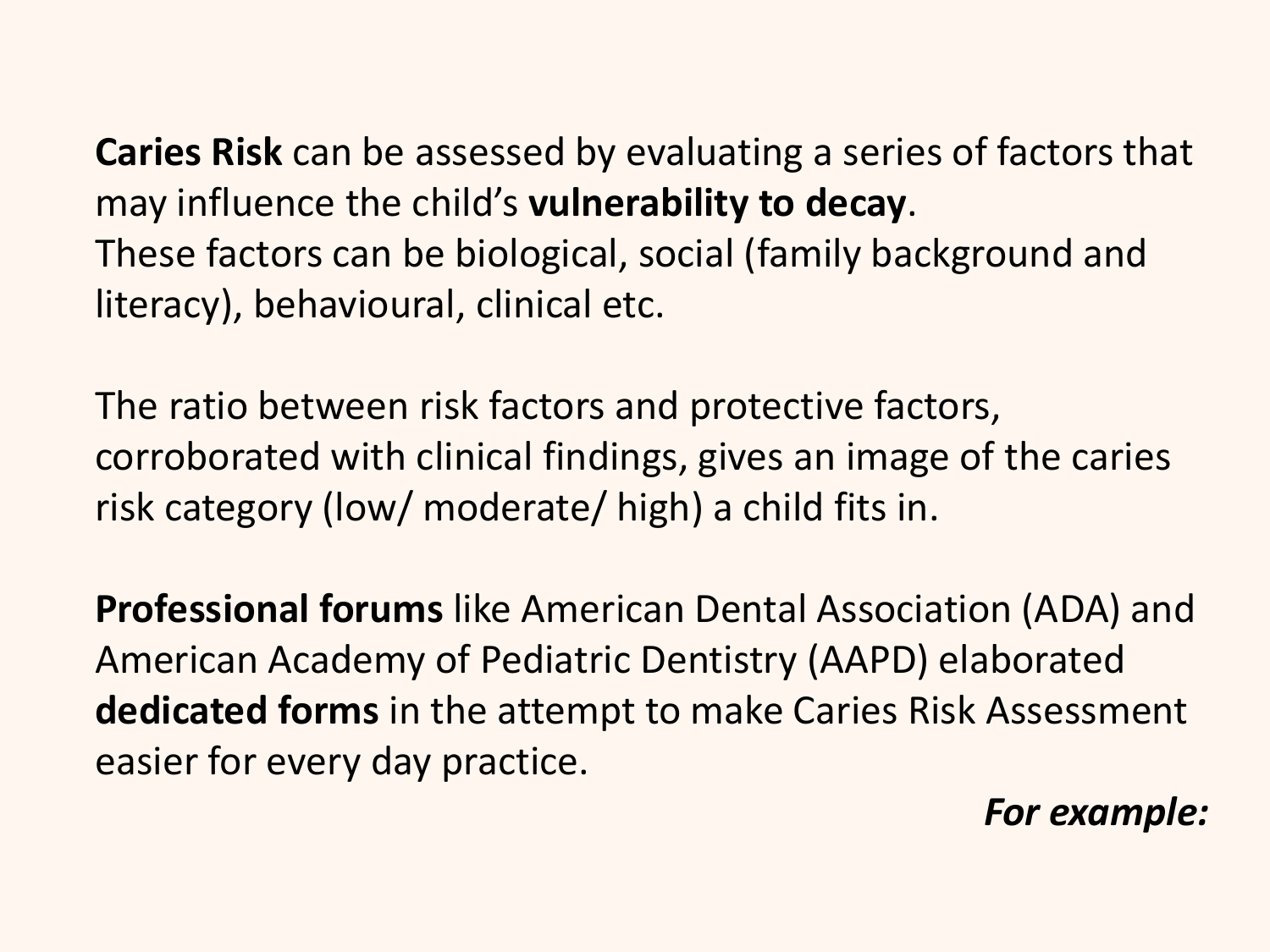#### Caries-risk Assessment Form for 0-5 Years Old ( as given by the American Academy of Pediatric Dentistry: The Reference Manual of Pediatric Dentistry, pg. 221)

| Factors                                                                                                             | <b>High risk</b> | Moderate risk | Low risk   |
|---------------------------------------------------------------------------------------------------------------------|------------------|---------------|------------|
| Risk factors, social/biological                                                                                     |                  |               |            |
| Mother/primary caregiver has active dental caries                                                                   | Yes              |               |            |
| Parent/caregiver has life-time of poverty, low health literacy                                                      | Yes:             |               |            |
| Child has frequent exposure (>3 times/day) between-meal sugar-containing<br>snacks or beverages per day             | Yes              |               |            |
| Child uses bottle or non-spill cup containing natural or added sugar<br>frequently, between meals and/or at bedtime | Yes              |               |            |
| Child is a recent immigrant                                                                                         |                  | Yes           |            |
| Child has special health care needs                                                                                 |                  | Yes           |            |
| Protective factors                                                                                                  |                  |               |            |
| Child receives optimally-fluoridated drinking water or fluoride supplements                                         |                  |               | Yes        |
| Child has teeth brushed daily with fluoridated toothpaste                                                           |                  |               | Yes        |
| Child receives topical fluoride from health professional                                                            |                  |               | Yes        |
| Child has dental home/regular dental care                                                                           |                  |               | <b>Yes</b> |
| <b>Clinical</b> findings                                                                                            |                  |               |            |
| Child has non-cavitated (incipient/white spot) caries or enamel defects                                             | Yes              |               |            |
| Child has visible cavities or fillings or missing teeth due to caries                                               | Yes              |               |            |
| Child has visible plaque on teeth                                                                                   | Yes              |               |            |

Circling those conditions that apply to a specific patient helps the practitioner and parent understand the factors that contribute to or protect from caries. Risk assessment categorization of low, moderate, or high is based on preponderance of factors for the individual. However, clinical judgment may justify the use of one factor (e.g., frequent exposure to sugar-containing snacks or beverages, more than one decayed missing filled surfaces [dmfs]) in determining overall risk.

Overall assessment of the child's dental caries risk: High □ Moderate  $\square$ Low  $\square$ 

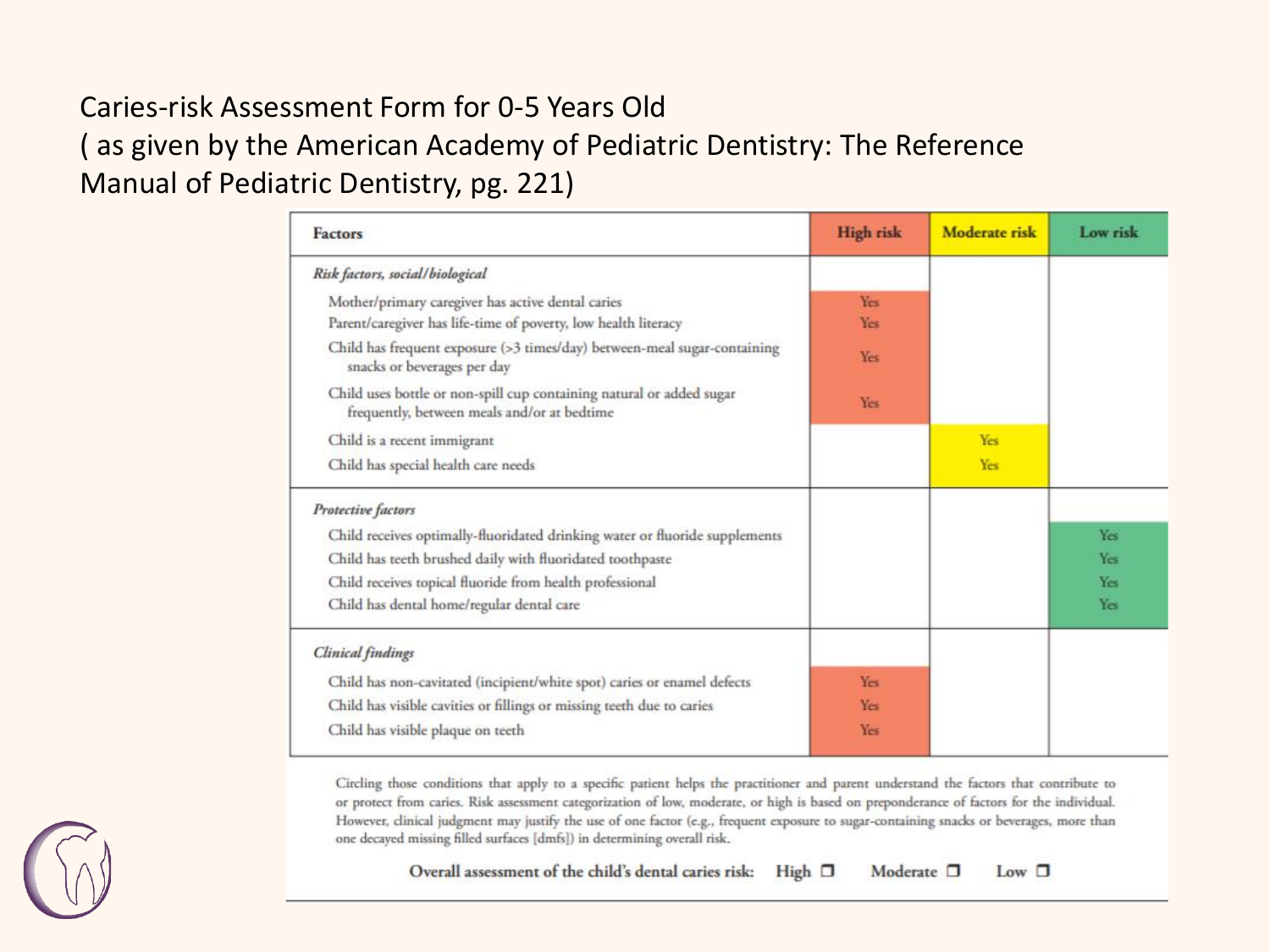Corroborating elements from Caries Risk Assessment forms as recommended by ADA and AAPD:

| authority                                  | <b>American Dental Association (ADA)</b> |                 | American Academy of Pediatric<br><b>Dentistry (AAPD)</b> |                 |
|--------------------------------------------|------------------------------------------|-----------------|----------------------------------------------------------|-----------------|
| factor                                     | Age $< 6y$                               | Age $\geq 6y$   | Age $< 6y$                                               | Age $\geq 6$ y  |
| <b>SPECIAL HEALTH</b><br><b>CARE NEEDS</b> | <b>HIGH</b>                              | <b>HIGH</b>     | <b>MODERATE</b>                                          | <b>MODERATE</b> |
| CHEMO/<br><b>RADIO THERAPY</b>             |                                          | <b>HIGH</b>     |                                                          |                 |
| <b>REDUCED</b><br><b>SALIVARY FLOW</b>     |                                          | <b>MODERATE</b> |                                                          | <b>HIGH</b>     |
| <b>DENTAL HOME</b>                         | <b>LOW</b>                               | <b>LOW</b>      | <b>LOW</b>                                               | <b>LOW</b>      |

**→** Dental management of children with SOCN through a Dental Home may contribute to lowering Caries Risk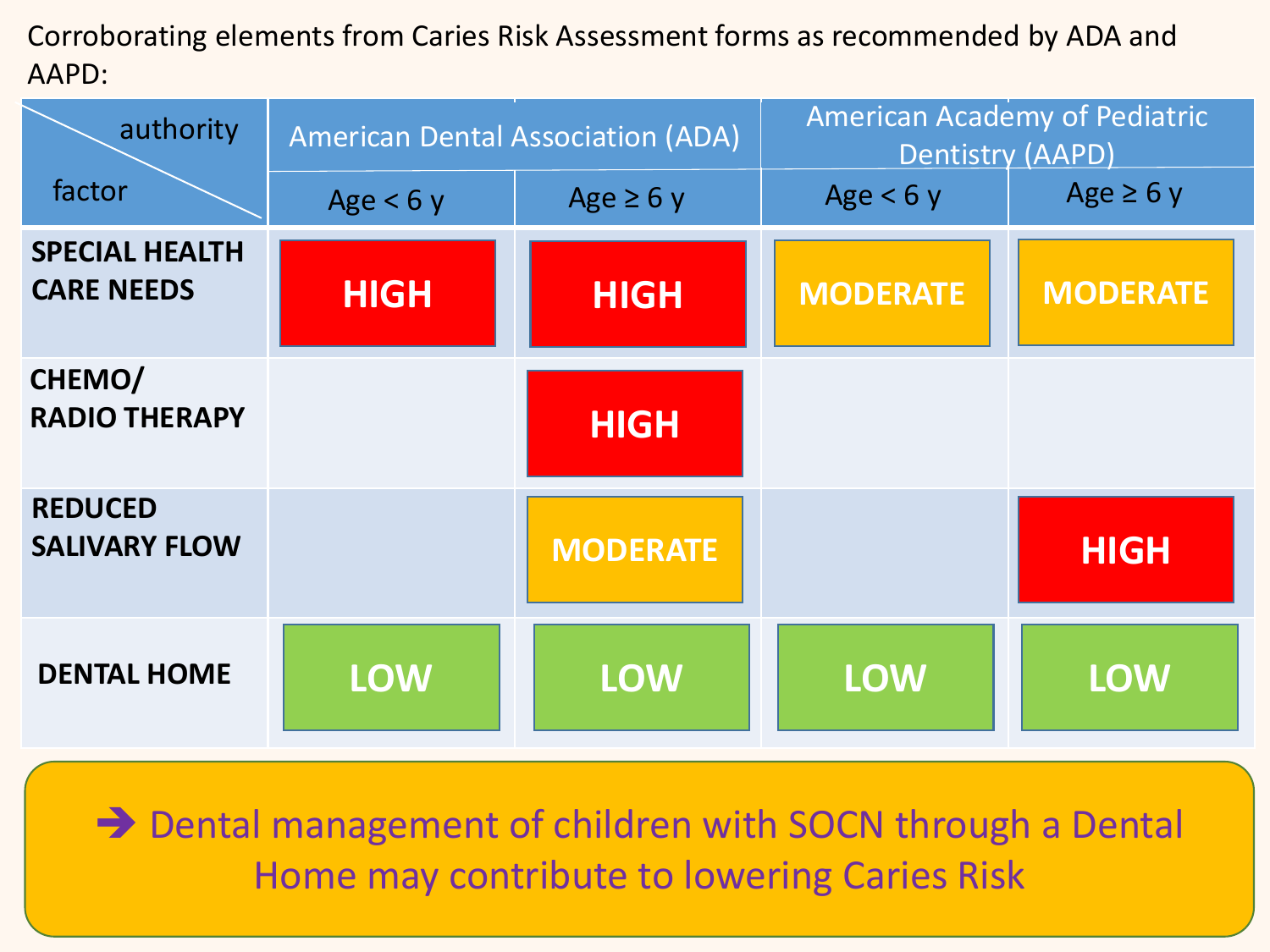## (How) Does the Dental Home Concept impact on the Quality of Life (QoL)?

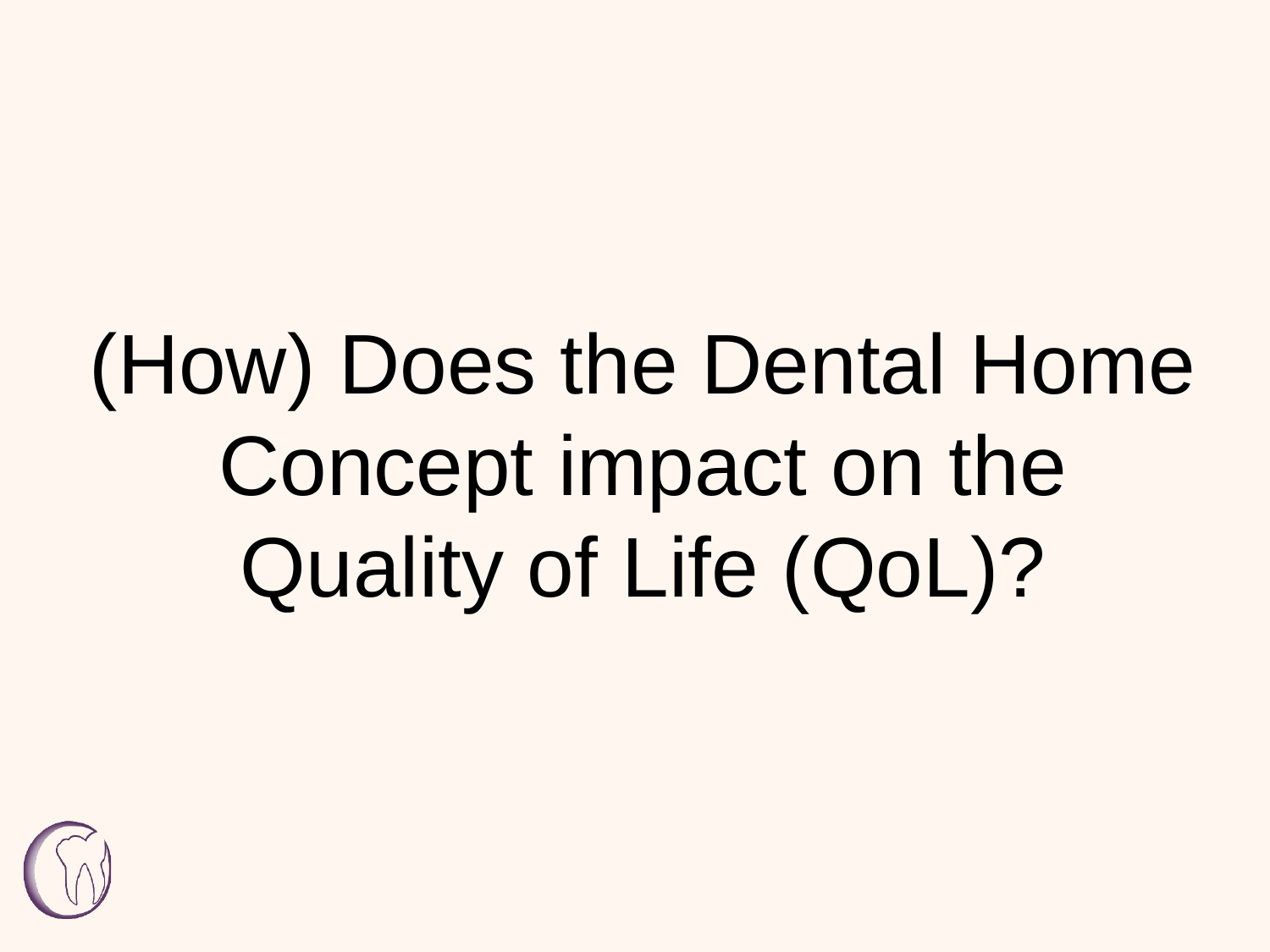

\* Nowac AJ, Casamassimo PS: The dental home. A primary care oral health concept. JADA 2002 January, 133: 93-98 \*\* Vinereanu et al. Dental behaviour of mentally challenged Romanian children. 9<sup>th</sup> Congress EAPD, Dubrovnik, 2008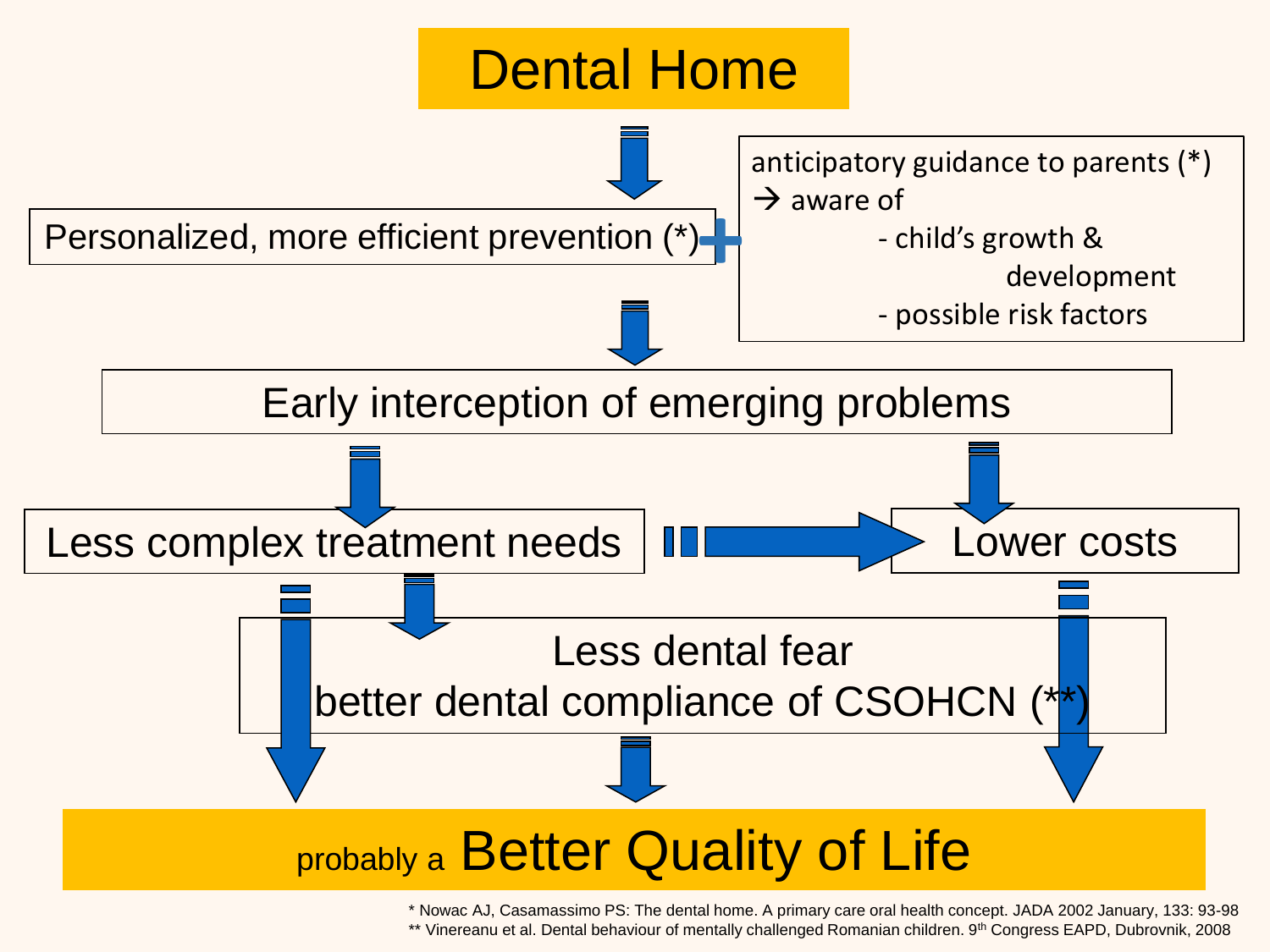

The Dental Home concept emerged in the US.

**Conditions** for creating national frameworks for Dental Home **vary** between countries and require a lot of work, time and public health authority involvement. This can be particularly difficult in countries where 95% or more of the dental care is based on private care, even for children (such as Romania).

BUT raising **awareness** among **parents** and **dental practitioners** regarding the benefits of a Dental Home can be a good step forward in **implementing the concept on a smaller – even individual – level**, and that can make a big, increasing, welcome difference.